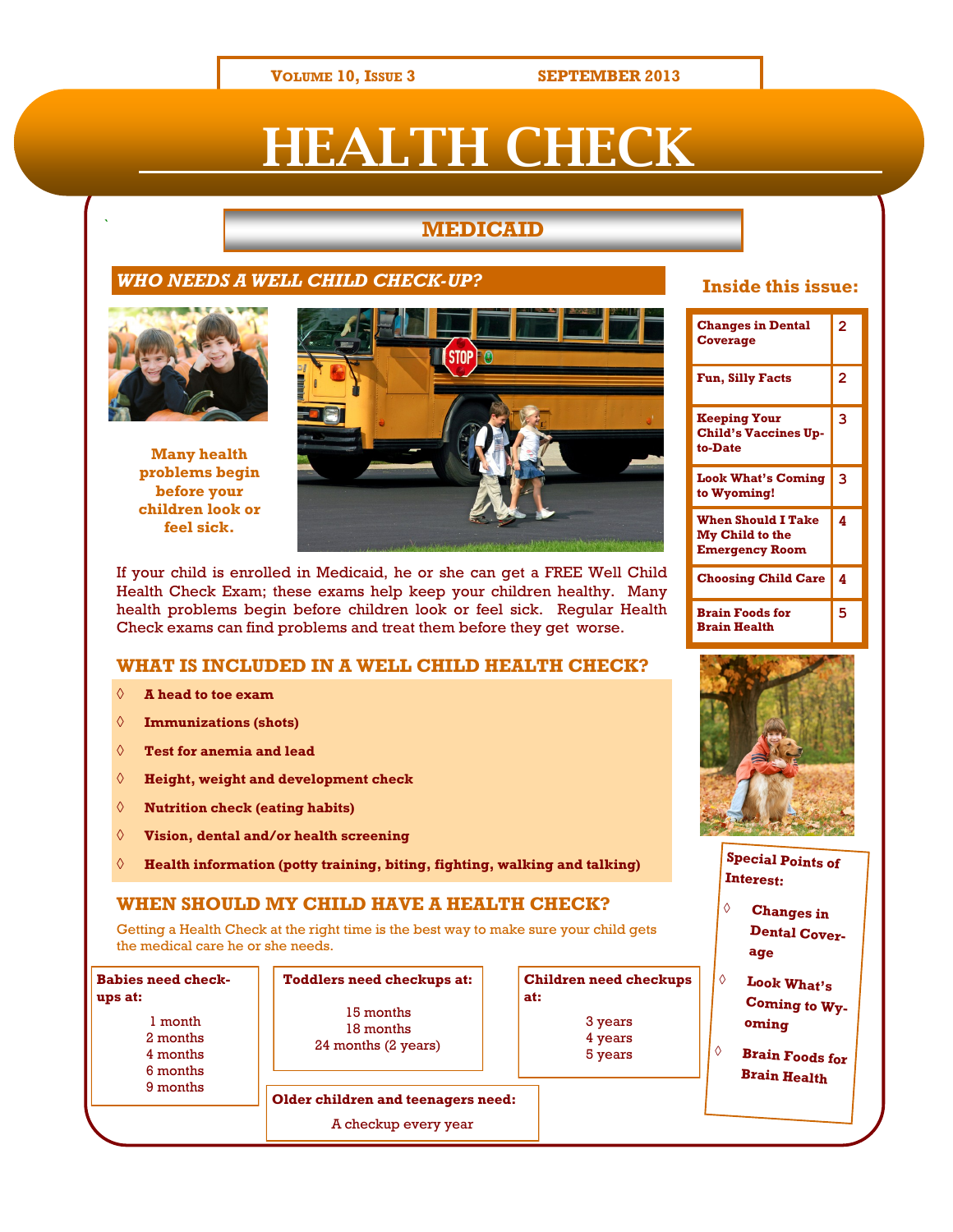#### **Page 2**

## **Changes In Dental Care Coverage**

 $\Diamond$  The  $l+1$  Dental Program is a new program for babies and toddlers through Wyoming Medicaid. The program has been designed to help children ages 0-3 access and receive dental care. Studies from the American Academy of Pediatric Dentistry have shown that there is a reduction in cavities in young children if these clients are seen at earlier ages. The Wyoming Department of Health has started the 1+1 program to reach out to parents and dentists regarding their child's first dental visit. Please help support this effort to get our babies and toddlers to the



dentist earlier for better prevention of childhood cavities by calling to make an appointment.

- $\Diamond$  Does your young child need dental work but is scared and not very cooperative at times? Nitrous Oxide (laughing gas) is now a Medicaid benefit to children, ages 0-9, who need fillings or teeth pulled. Call and make an appointment to see your child's dentist today and have their dental work completed in the office.
- $\Diamond$  Pregnant women and adults on a disabled Medicaid plan can now get two dental cleanings per year. Starting October 1, 2013, Medicaid will now pay for two cleanings every year for clients who are on a DD plan or the Maternity plan. If you are on one of these programs (DDAW, ABIW, MATR) call your dentist today to schedule your next cleaning visit.
- $\Diamond$  Your child should be seen by his/her dentist every six months for a cleaning and check-up. This is a perfect way to prevent cavities and pain for your child. It is very important for you and your child's overall health to stay on a regular schedule with your dentist.

## **Fun, Silly Facts**



•Rabbits and parrots can see behind themselves without even moving their heads!

•Butterflies taste food by standing on top of it! Their taste receptors are in their feet unlike humans who have most on their tongue.

•Most of the dust in your home is actually dead skin! Yuck!

•Although the Stegosaurus dinosaur was over 25 feet long, its brain was only the size of a walnut.

•Humans get a little taller in space because there is no gravity pulling down on them.

•Because of the unusual shape of their legs, kangaroos struggle to walk backwards.

•A hippopotamus may seem huge but it can still run faster than a man.

•Sneezing with your eyes open is impossible.

•The left side of your body is controlled by the right side of your brain while the right side of your body is controlled by the left side of your brain.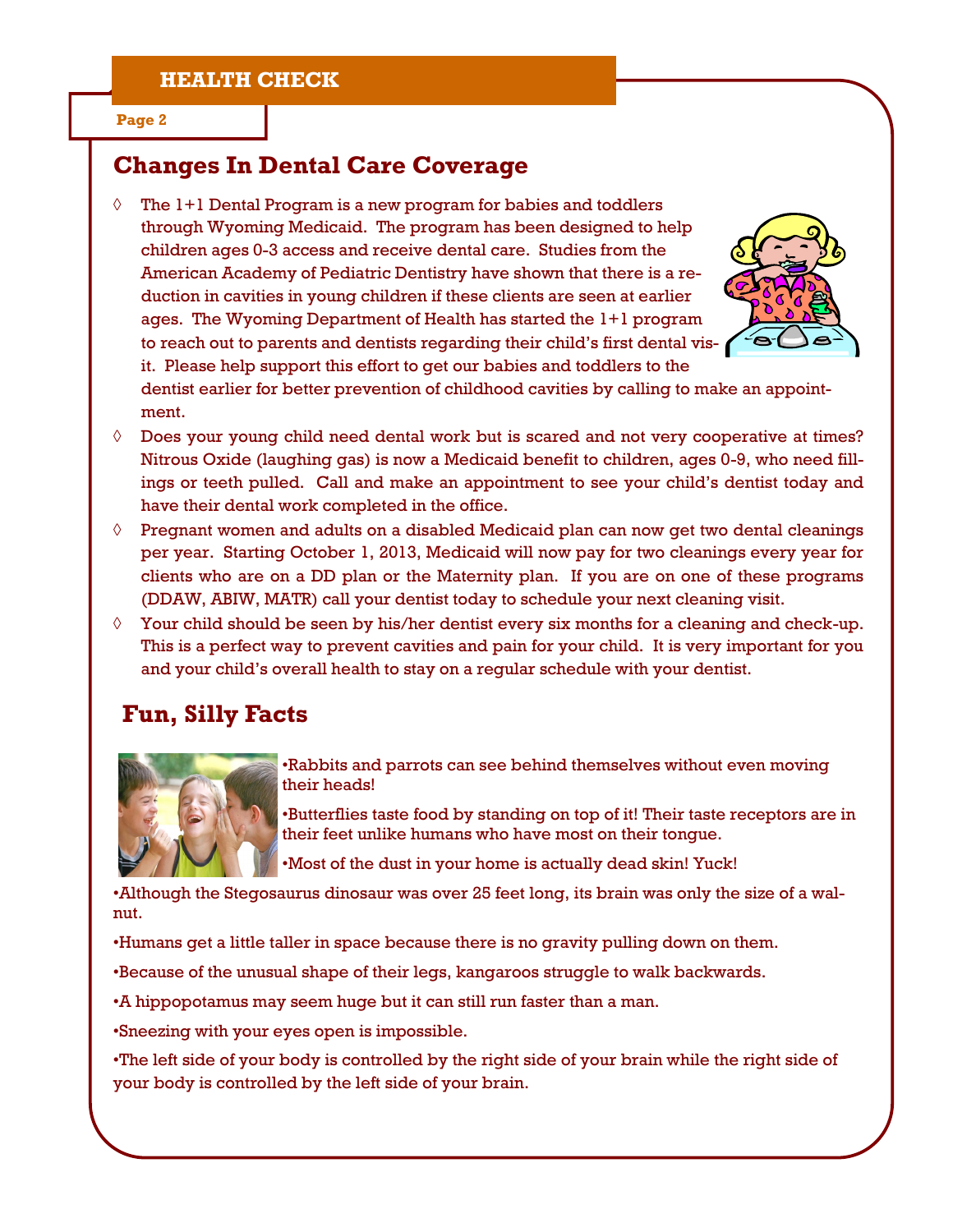# **Keeping Your Child Up-to-Date on Vaccines**

Making sure that children of all ages receive all their vaccinations on time is one of the most important things you can do as a parent to ensure your children's long-term health as well as the health of friends, classmates, and others in your community.

During the early years of life, your children need vaccines to protect them from 14 diseases that can be serious, even life-threatening. Parents who choose not to vaccinate their own children increase the risk of disease not only for their children, but also for other children and adults throughout the entire community.

Flu vaccines are recommended for kids in preschool and elementary school to help keep them healthy. In fact, all children 6 months and older should get

flu vaccines. Getting all of your children vaccinated—as well as other family members and caregivers—can help protect infants younger than 6 months old. Ask your family's doctor or nurse about getting flu shots or the nasal spray to protect against flu.

<http://www.cdc.gov/features/catchupimmunizations/>

# **Look What's Coming to Wyoming!!!**

Submitted by Stacy Strasser, Outreach Coordinator Xerox Quality Care and Solutions

The Wyoming Department of Health, WYhealth…Get Plugged In Program, the Community of Casper and a variety of community programs around the State of Wyoming are working together to bring an exciting event to Wyoming next Summer 2014.

The Biggest Loser Run/Walk has agreed to hold a 5k, Half Marathon and 1 Mile Fun Run for the kids in Casper, Wy. The Biggest Loser RunWalk will promote the race throughout the year by bringing past Biggest Loser alumni to Wyoming to educate and motivate the citizens of Wyoming to Get Fit and Get Ready for the Biggest Loser RunWalk in 2014!

The weekend of the event will include a Health and Wellness Expo with national and local vendors, a meet and greet with the Biggest Loser alumni, and live music the day of the walk. The Biggest Loser RunWalk will promote the Casper race on a national platform. This is an opportunity for the citizens of Wyoming to Get Fit and Get Ready to show the nation that we can achieve individual and community health goals. You can begin TO-DAY to start working on your health goals and as the Biggest Loser Run/Walk Initiative is

rolled out, you can share your achievements on the Biggest Loser Run/ Walk Wyoming Facebook page and participate in community events.

Stay tuned for additional information on the Biggest Loser Run/Walk on your local media outlets and this newsletter.

Let's Get Fit and let's Get Ready for the Biggest Loser Run/Walk Race in Casper, WY the Summer of 2014!!



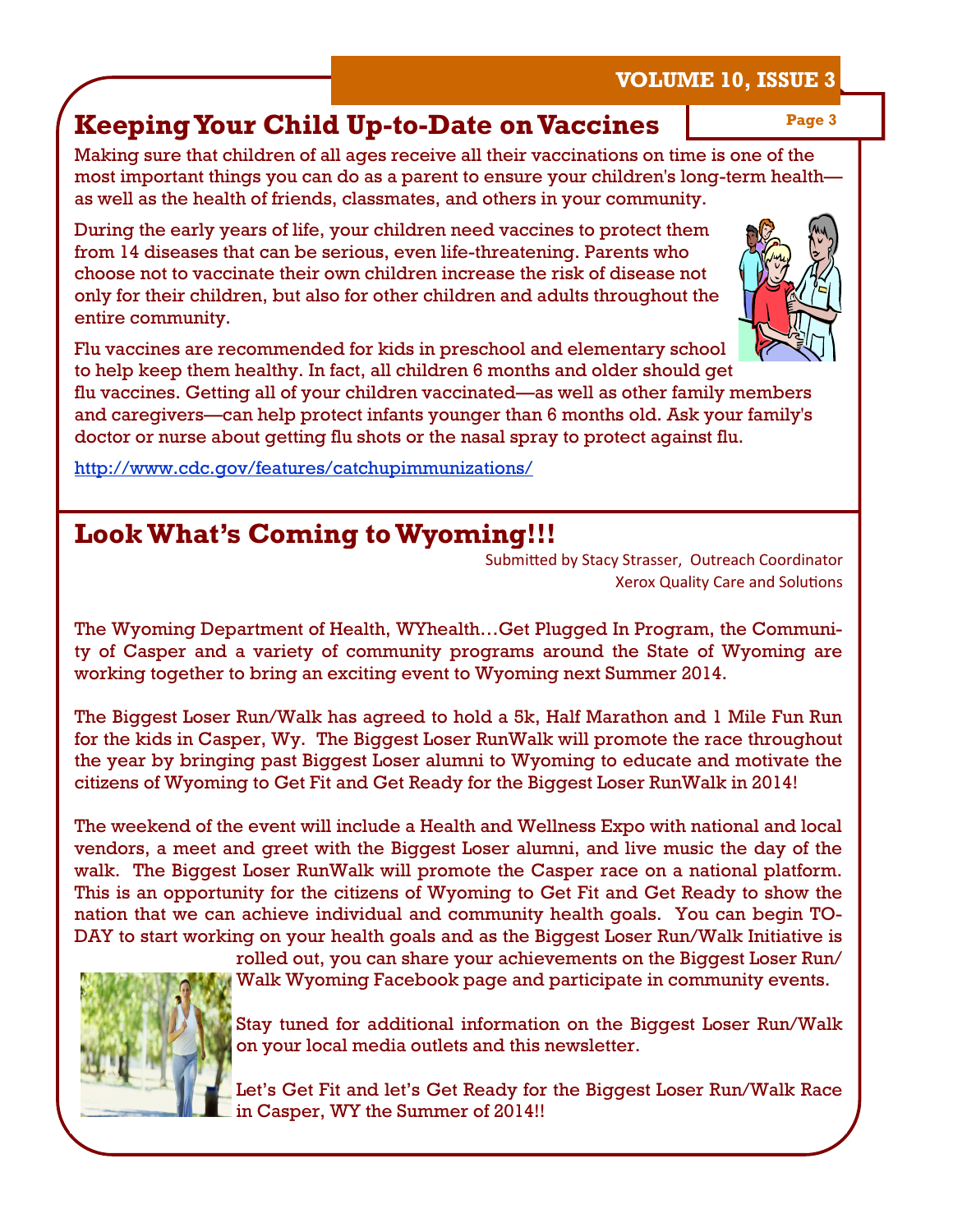## **HEALTH CHECK**

**Page 4**

#### **WHEN SHOULD I TAKE MY CHILD TO THE EMERGENCY ROOM?**



Emergency rooms are for emergencies and life-threatening situations, and should not be used for any other purpose. Emergency room care is expensive. Do not go to the emergency room for care that should take place in a health provider's office, such as sore throats, colds, flu, earache, minor back pain and tension headaches.

Emergency care is covered 24 hours a day, 7 days a week. An emergency is a serious threat to your child's health. If you believe your child has an emergency, go to the nearest emergency room or call 911. Some examples of emergencies are:

\*Trouble Breathing \*Bleeding that does not stop \*Chest pain \*Vomiting blood \*Severe cuts or burns \*Broken bones \*Loss of consciousness/blackout

#### **Choosing Child Care**

When visiting a child-care facility, ask your host the following questions:

- Is the center licensed or registered with the local government? If so, may I please see a copy of the latest inspection report?
- \_\_\_\_ Can I visit the center during operating hours before registering my child in the program?
- Can I examine all the areas my child will use?
- Once my child is registered, will I be able to visit at any time?
- \_\_\_\_ Is there a written daily schedule that includes active play, quiet play, rest time, and snacks and meals?
- Are there regular opportunities for indoor and outdoor play, and are children supervised at all times?
- \_\_\_\_ Is TV viewing limited to short times and appropriate programming?
- Does the center offer parenting classes or other family support?

\_\_\_\_ Is each child assigned to one caregiver who is primarily responsible for her care?

- Does the caregiver meet with parents regularly?
- Is there a written policy about discipline? If so, may I please read it?
- \_\_\_\_ Is smoking banned from the facility?
- \_\_\_\_ Are there written policies for the care of ill children that include the responsibilities of the parents?
- Will the caregivers give prescribed medication to my child?
- Do staff members have training in child development and in providing a learning environment for children?
- \_\_\_\_ Have staff members received up-to-date first-aid training and CPR training?
- How long have the caregivers been working there?
- Are there arrangements if a caregiver gets sick or has to be away?
- May I get recommendations from parents whose children are currently in the program?

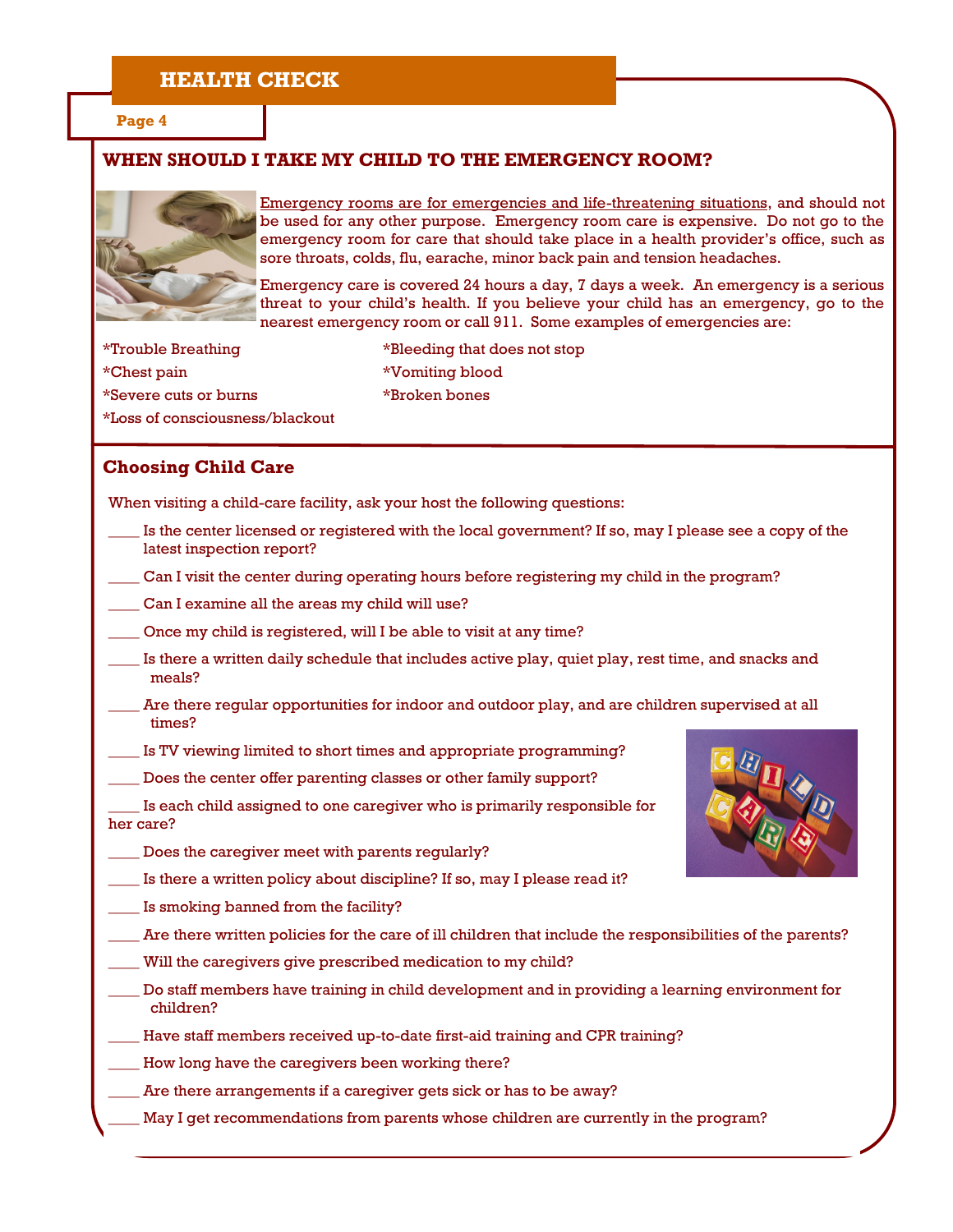## **HEALTH CHECK**

#### **Page 5**

## **Brain Foods for Brain Health**

Food is one of many factors that affect a child's brain development.



The following 8 foods can help kids stay sharp all day long, and affect brain development well into the future. 1. Eggs

Eating a high-nutrient protein like eggs (which have nutrients including choline, omega-3s, zinc, and lutein) will help kids concentrate.

2. Greek Yogurt

Fat is important to brain health, a full-fat Greek yogurt (which has more protein that other yogurts) can help keep brain cell membranes flexible, helping them to send and receive information.

#### 3. Greens

Full of folate and vitamins, spinach and kale are part of a healthy diet linked to lower odds of getting dementia later in life. "Kale contains sulforaphane, a molecule that has detoxifying abilities, and diindolylmethane, which helps new brain cells grow.

#### 4. Fish

Naturally fatty fish are a good source of vitamin D and omega-3s, which protect the brain against cognitive decline and memory loss. Salmon, tuna, and sardines are all rich in omega-3s.

#### 5. "Clean" Lean Meat

"Animal fat is where pesticides and antibiotics are stored. A high toxic load can contribute to brain fog," For better behavior and focus, choose meats (and other foods) that are free of artificial ingredients, dyes, flavoring, preservatives, and sweeteners.

#### 6. Nuts and Seeds

Packed with protein, essential fatty acids, and vitamins and minerals, nuts and seeds may boost mood and keep your nervous system happy.

#### 7. Oatmeal

Protein- and fiber-rich oatmeal helps keep heart and brain arteries clear. In one study, kids who ate sweetened oatmeal did better on memory-related academic tasks than those who ate a sugary cereal.

#### 8. Apples and Plums

Kids often crave sweets, especially when they're feeling sluggish. Apples and plums are lunchbox-friendly and contain quercetin, an antioxidant that may fight cognitive decline, according to lab studies.

#### **Who Should I Call?**

- $\Diamond$  If you have any questions on your Medicaid benefits please contact Client Relations at (800) 251-1269 or use the Client Web Portal.
- $\Diamond$  For Children's Special Health (CSH) eligibility, call your local Public Health Nursing (PHN) office. For information on services and limitations for CSH programs, call (307) 777-7941 or (800) 438-5795.
- $\Diamond$  For prescription services, call the Pharmacy Help Desk at (877) 209-1264.
- $\lozenge$  For travel reimbursement, call (800) 595-0011.
- $\Diamond$  To apply for assistance in purchasing nutritional food items (i.e. formula, juice, milk, eggs, etc) through the Women, Infants, and Children (WIC) program, contact your local WIC office.
- $\Diamond$  To talk to a health coach or a nurse, contact Xerox Care and Quality Solutions at (888) 545-1710.

For children enrolled in Kid Care CHIP:

- $\Diamond$  If you have any questions on your Kid Care CHIP health or vision benefits, please contact Blue Cross Blue Shield of Wyoming at (800) 209-9720.
- $\Diamond$  If you have any questions on your Kid Care CHIP dental benefits, please contact Delta Dental at (800) 732-3379.

*Kid Care CHIP is not a Medicaid Program*